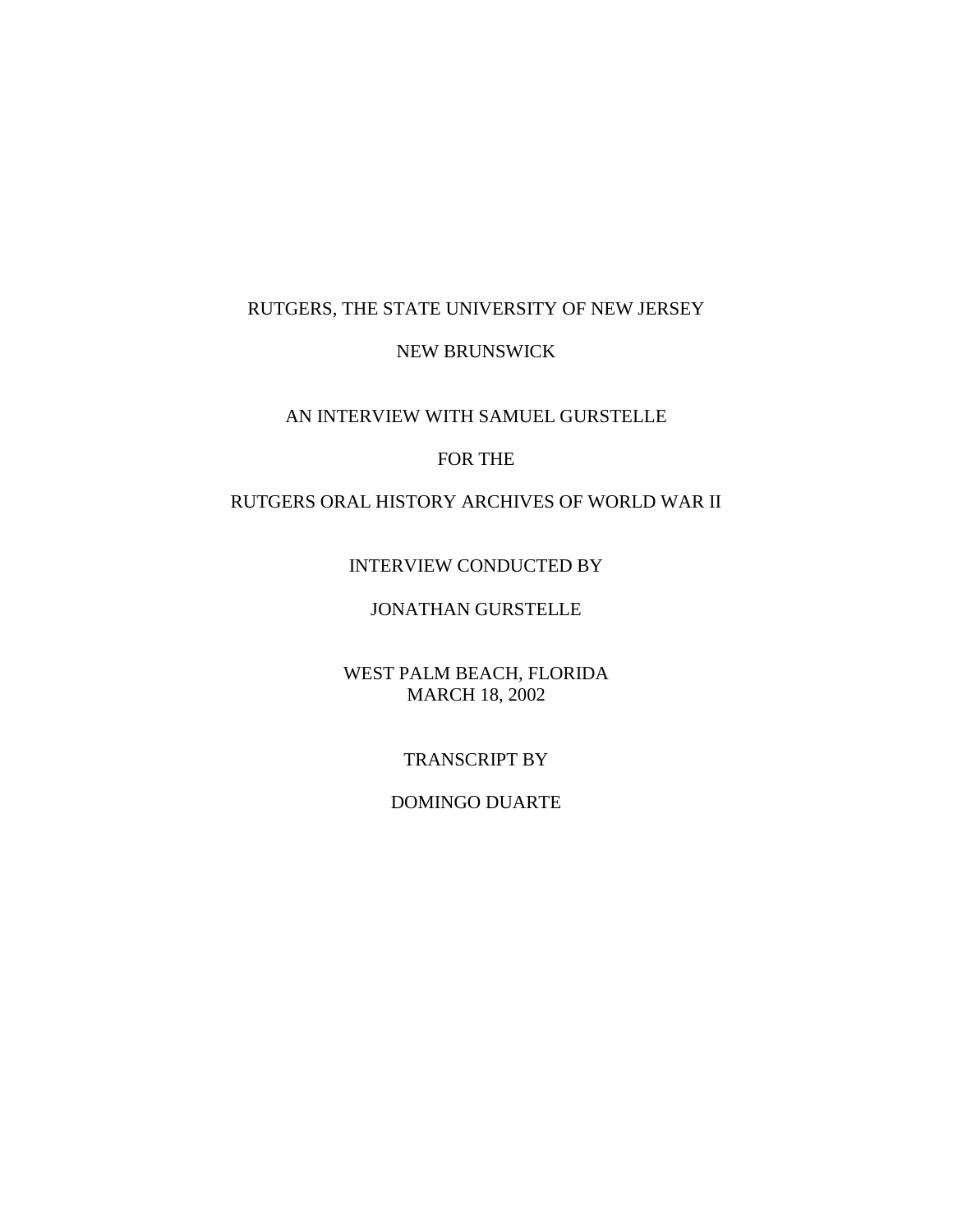Jonathan Gurstelle: This begins an interview with Sam Gurstelle in West Palm Beach, Florida on March 28, 2002 for the Rutgers University Oral History Archives of World War II. Thank you for participating in the project. Can you tell me a little bit about your parents?

Sam Gurstelle: My parents came from Russia, Poland. They came to New York in 1905. My father worked in the sweat shops as a tailor and witnessing the long hours and terrible working conditions, he became an unpaid organizer for the ALGWU [Amalgamated Ladies Garment Workers Union]. Then when he couldn't find a job anymore, it was because he was blacklisted and the bosses knew he would cause trouble in factories, he became a paid organizer for the ALGWU. He was the general organizer through the years. He was also an organizer … for the Textile Workers of America, for the stitchers and pleaters and hem union, the Theatrical Custom Workers of America and so on. Later he left that and became a bookseller. He had a bookstore and that was … his great joy and love were books and, in fact, when he was an organizer in the union for Local 41, it was the first union that established a library. He encouraged the workers to read, to go to school and learn the language of the country, find the culture and become good Americans. That's it.

#### JG: What were your parents' names?

SG: Julius, and my mother was Sarah Litwin. During the war, she worked as a sewer. I don't know what she was sewing for the army during the First World War. She went to night school, graduated from public school. The family was always one interested in culture and literature, education, politics.

JG: Did your parents meet here or in Europe?

SG: They met in Europe, and, I guess, my father, my father's history, going back. After his bar mitzvah, he went to Kiev and became an apprentice to learn to become a tailor. When he was there, he found that the workers were sleeping on tables and not having pillows but wooden … blocks, which they used for the tailoring, and he organized the first strike. He said to the owners, who although they were distant relatives, he said, "You wouldn't let your children sleep on blocks of wood," and they got pillows. But he didn't want to stay there because he had to sleep in his clothes because you had to have special passes to live in certain cities in Russia during Czarist times. So, the soldiers made raids. You always had to be ready with your clothes, dressed and your suitcase, and get out on the street and walk. … If they caught you, the soldiers walked you back to the place where you came originally. So he left that for Ekatrinislav. As he grew up, he became involved in the revolutionary movement in Russia, because of the terrible Czarist conditions. When he grew up, he went back to his town. It was in 1905, the Russo-Japanese War, which was very unpopular because the home soldiers had to be sent by the Trans-Siberian Railroad to Vladivostok and it was a one track line going, and there was a lot of opposition, and also he would have been sent into the army. So he married my mother, and my mother had been taking English when he met her, and they fell in love and they went to America. But on the way, when you came to the border between Poland and Germany, you had to steal across the border. You couldn't get through because you didn't have visas, so at night they would be led across the border secretly, and then into Germany. He went to England where there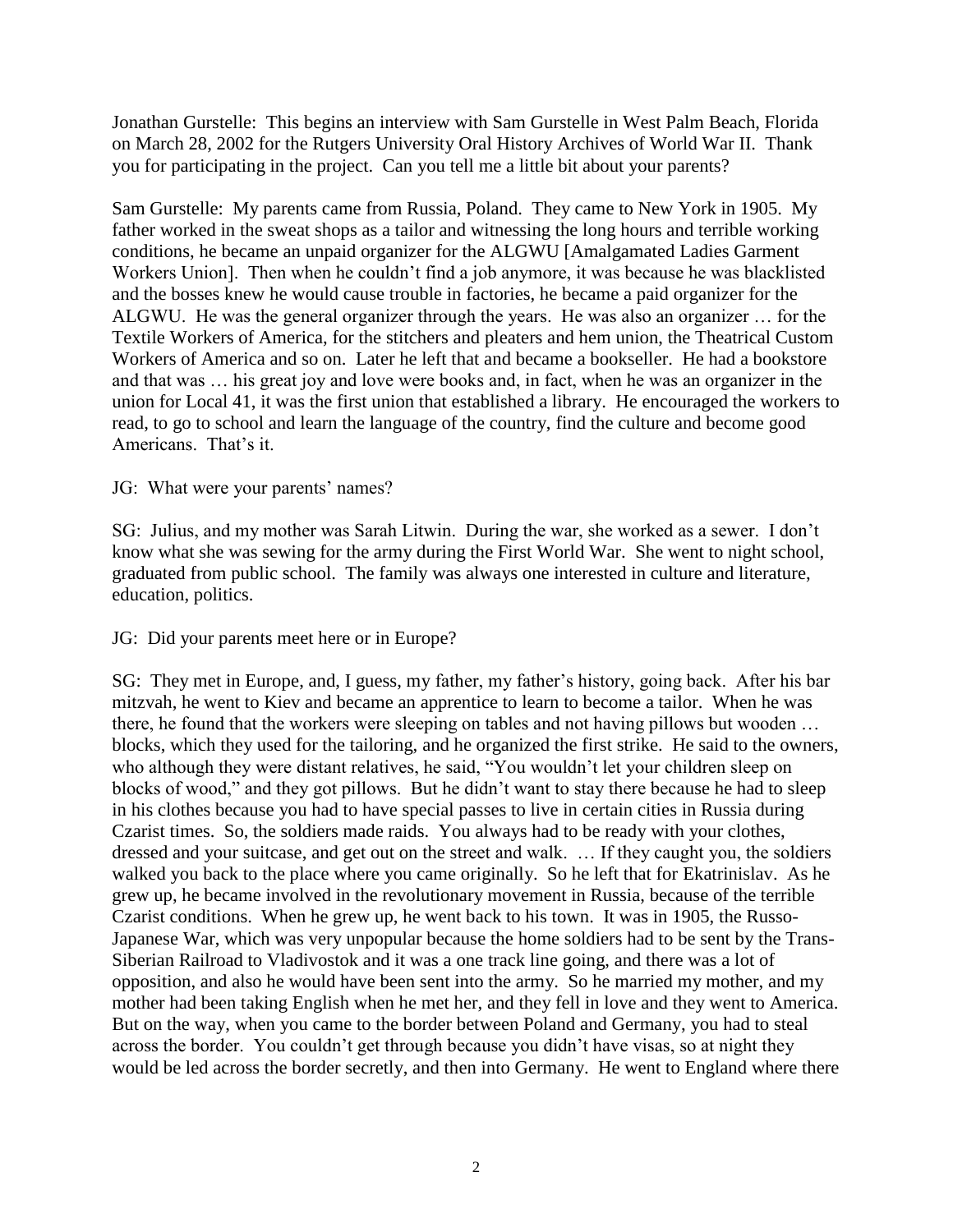were relatives living there, and then from there he went to America. So that's when he came here in 1905.

JG: That was after the 1905 revolution in Russia?

SG: There was the 1905 revolution in Russia, partly because the conditions caused by the Russo-Japanese War, and also the struggle for the Russian people to have some sort of representative government. They were promised a Duma and they were rejected. There was a big massacre in St. Petersburg in front of the palace where hundreds of demonstrators were killed at the time, that was the 1905 revolution, but he left before that, or during that time.

JG: What did your father do during World War I in the United States?

SG: He was an organizer for the ALGWU. In fact, he opposed the war. He thought it was unfair to divide up for France and England the colonies of Germany.

JG: It sounds like your father was very active politically.

SG: He had no political party. He never believed in joining any party. He was an independent thinker, because he would not adhere to any policy of any particular party, which he did not like. But he opposed the war. In fact, he knew Emma Goldman and Alexander Berkman [a wellknown anarchist leader in the United States during the early  $20<sup>th</sup>$  century] and people like that who also opposed the war, and they were deported. He opposed the war on principles that it was an imperialist war. We've seen that Woodrow Wilson disappointed at the Versailles Treaty, which divided up the colonies of Germany, and also grabbed the lands of Turkey.

JG: Were your parents religious people?

SG: No, my parents were not religious. No. They believed that religion divided the world even more. They didn't believe in the interpretations, religious interpretations [of the origins of humanity and the universe]. In fact, my father had the Darwin's *Origins of Species* ... We always had a library, there's a library where he had all the works of great literature … In fact, he introduced the children in my family, myself, my sisters into the world of literature. When he had the bookstore, he used to direct people from the Frank Merrywells and detective stories, and as they grew up and came, he would direct them towards reading good literature.

JG: He was obviously well read. Did either he or your mother receive any further education when they came to the United States?

SG: No, [they were] self-educated.

JG: Where and when were you born?

SG: I was born in the Bronx on July 20, 1910. That was during the great general strike that went on in New York, and I remember constantly while growing up that there were always flowers in my home because of the strikes that my father led … flowers were sent [to him].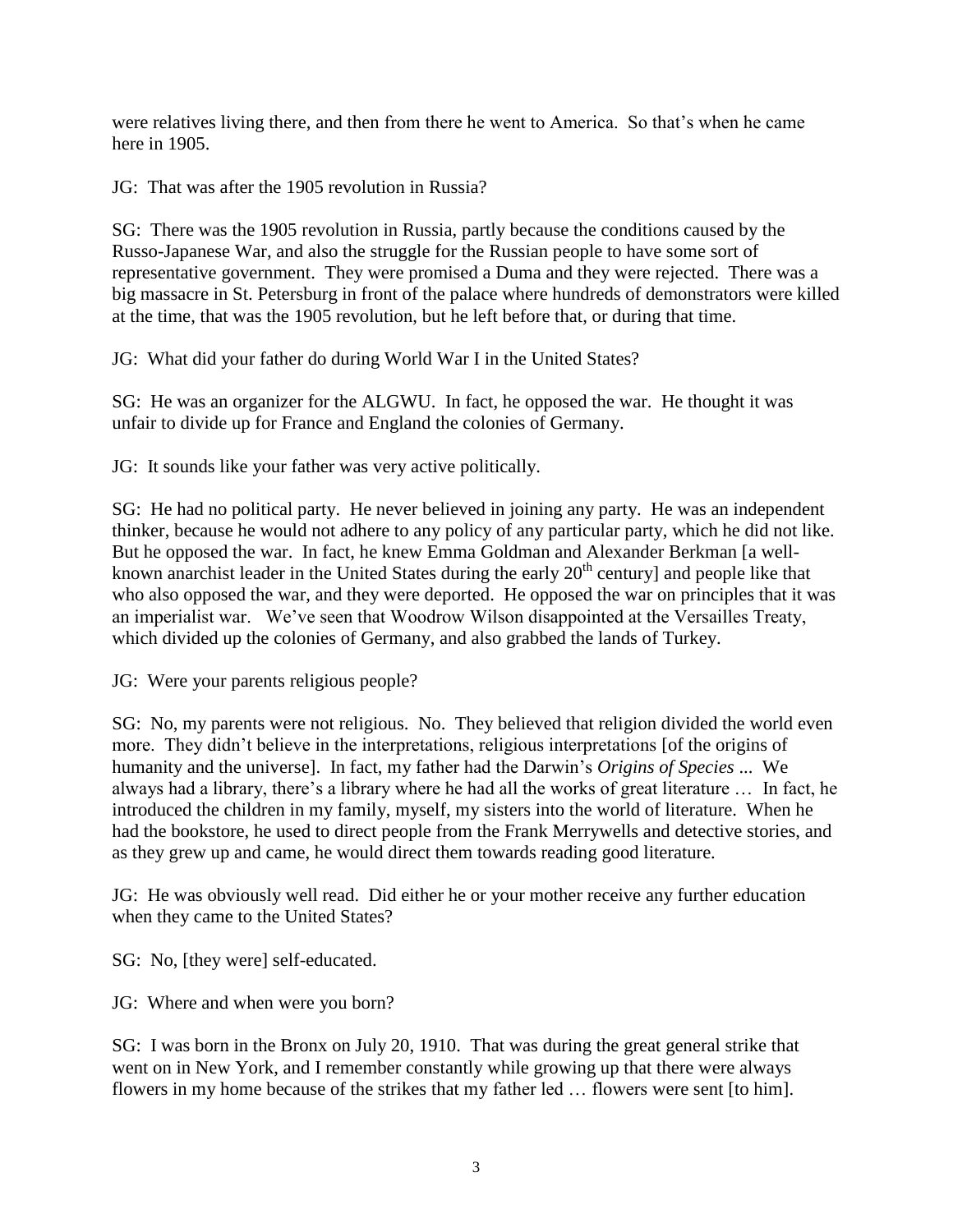There were always people coming to the home … which I can always remember as a child. Then, I think, in 1921, my father left the unions because the gangsters started coming into the unions, and he said he wouldn't work with the gangsters. Those were the times. Then we moved to New Jersey.

## JG: What year was this?

SG: 1921, 1922, and '23. I kept changing elementary schools, moving all back. We moved to New York, we moved back to New Jersey. He was called back to organize and then he left and we went back, so I went to about eight elementary schools. We lived in a place where the owner of the house owned stables, called Stonewall Jackson Stables, and he, the owner of the stables, used to get them from the West, break them in, and sell them to the farmers. I used to go with him to Metuchen, to the Lehigh Valley Railroad, and riding a horse to bring those horses back ... When the horses came out, the first one, who's a leader horse, was already broken in, and the others will follow that horse, and we'd go through the towns. He'd go ahead with his old Buick and directed … make sure the traffic was directed, and we would be riding it down. So, I was brought up in that way. Then we moved to New York. Also, I was interested in music. I played everything. My aunt and my sister took lessons till the age of eight. When I was eight, my sister was older, five years older, she took lessons, I didn't, and I played everything that she played by ear, but I hadn't taken lessons till I was twelve years old.

JG: That was on the piano?

- SG: Piano, yes.
- JG: Your parents owned the piano?

SG: Yes. There was always a piano in the house, for as far back as I can remember.

JG: Did your father play the piano as well?

SG: No. When we lived in little towns, he organized a little band. I played the piano, my father sang, my sister played the kazoo, and we sang folk songs. We entertained ourselves. That was before radio.

JG: What town in New Jersey did you live in?

SG: North Plainfield, New Jersey. By Watchung down there.

JG: Very close to Rutgers. Is there any other story that you can particularly remember about growing up as a boy in the '20s?

SG: Yes. Our house in North Plainfield was close to a place called Freedom Hill, and workers who had a slack season were off for the summer. So they'd go out to this place for the summer, live very primitively in little huts, dugouts, whatever, and they would all pass by the house and they would always have refreshments on the way from Plainfield, when they'd come from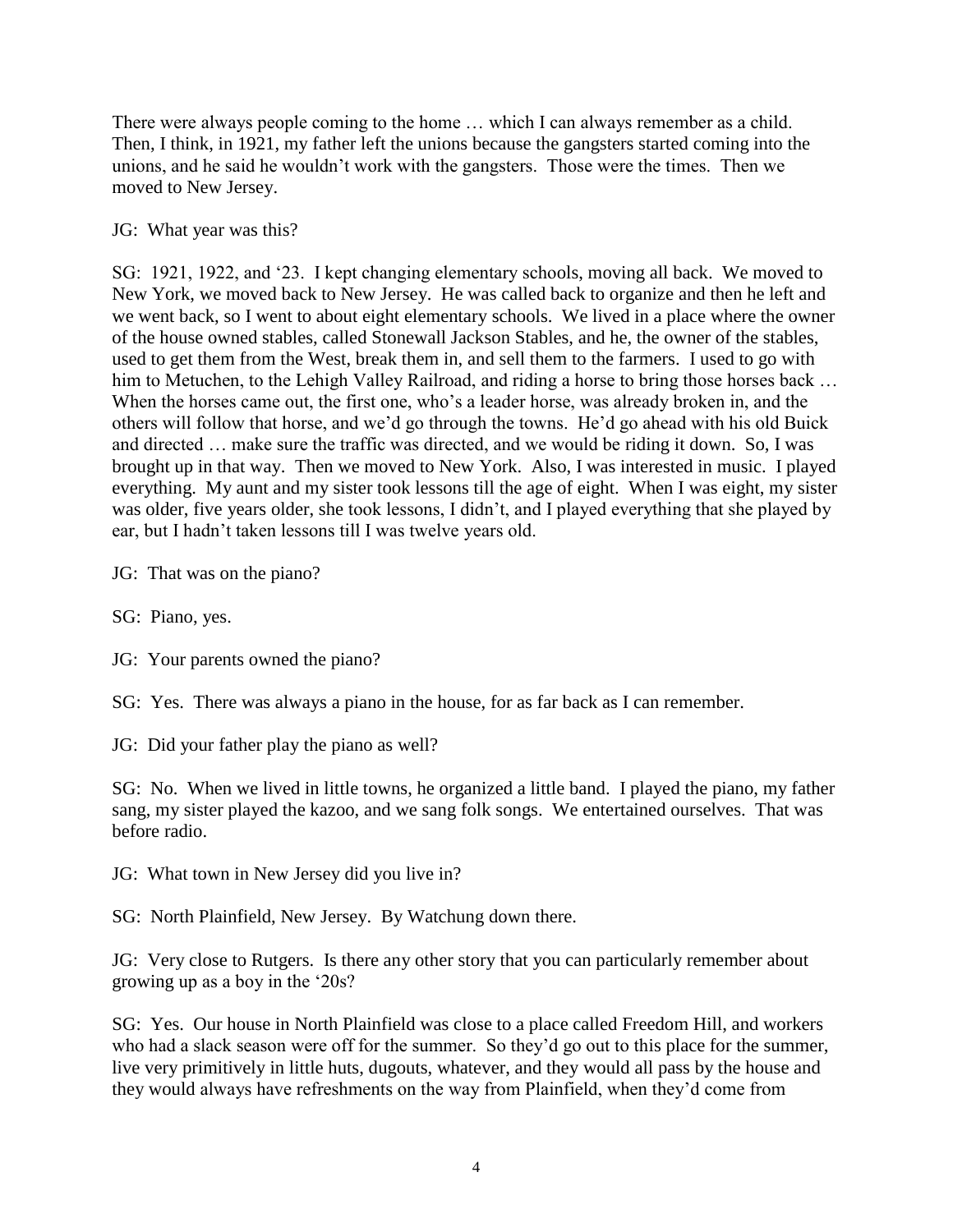Plainfield, and go up to Freedom Hill. There at night, they used to have camp fires, and singing of folks songs and dancing. In fact, James Cagney had a place right near, next to Freedom Hill, where he used to train as a boxer … so James Cagney was there in the summertime. Those were beautiful times and all kinds of people came there who were, not only workers, but it attracted musicians and authors and writers and people of all, chiropractors, naturopathic doctors, Rosecrucians, Catholics, every political and cultural ideal. I heard all that, saw all that and listened to all that. That was from 1921 to about 1924. So I came in contact with all these people. In fact, one of the pianist that came there, heard me play and she thought she would teach me piano, so I used to travel always to Brooklyn for lessons, and finally, when we moved, I went to the Third Street Settlement. By that time, I was fifteen years old and I started studying music seriously, piano, seriously at the Third Street Settlement. I was there for several years and then I studied privately, and when I got out of high school, I applied to two places: the Institute of Musical Art , which became part of Julliard, and also NYU. I thought I'd major in history and I went down first to NYU. I was admitted and I applied to register and I was two seats away from registrar's office, and I decided, no, I didn't want to be a history teacher. I took the train up to the Institute of Musical Art on Claremont Avenue and I took an exam, a performance exam, ear training, and everything else, and I was admitted there.

JG: Did you have to audition for Julliard?

SG: Yes, I had to audition, yes. I played Liszt, and played Beethoven.

JG: You went to high school in New York?

SG: Yes. Thomas Jefferson High School.

# JG: Where was that?

SG: That was in East New York, Brooklyn. During the years of moving around in New Jersey, I experienced a lot of anti-Semitism. … I was singled out, when I riding the bus, they pulled my hair, called me all kinds of names. That was in Sterling, New Jersey. In Plainfield, New Jersey, when I went to school, they would all start up with me ... when I came in with my bike, they'd get the little kids to push me off the bike, and if I hit the little kids, then they all jump on me. So those are the things … then in the classroom, when I sat down, all the chalk start flying at me, or things like that. The teacher turned around, she saw me standing up, so I was the one that went to the principal's office. So in the principal's office, while I sat there, I read books on astronomy. … I remember my father was encouraging the books of Sinclair Lewis, Swift and Verne to read. I was in seventh grade … when we moved to New York, I went one year in elementary school and graduated finally, and then I went to Thomas Jefferson High School, where the faculty was mixed and there was never a question of anti-Semitism. There was a Doctor Elias Lieberman who was the principal, and he was an idealistic man who wrote poetry. The school was … the most wonderful period in my life at that time because of the ambiance of the place and the friendliness.

JG: Did you do any activities in high school?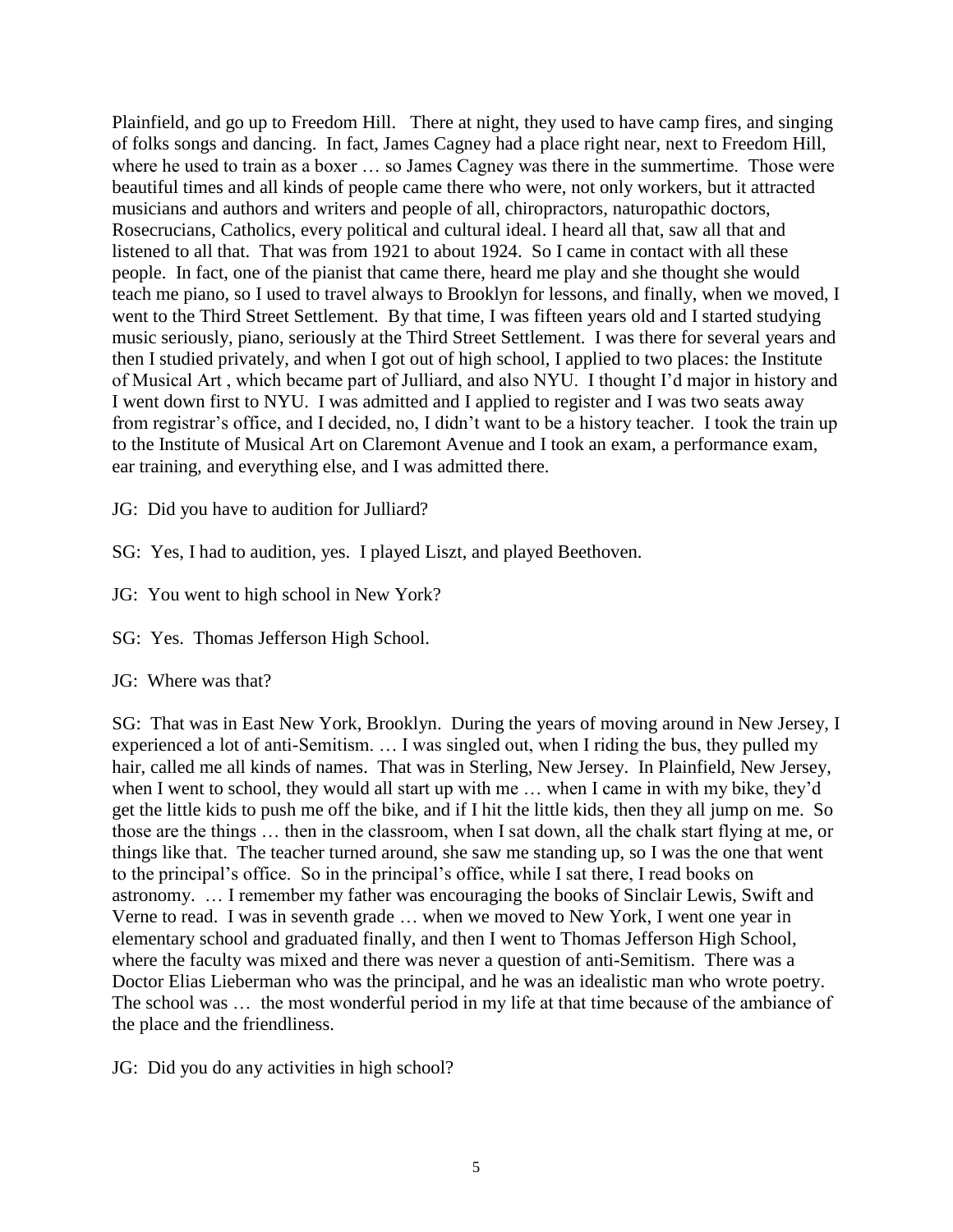SG: Yes. I was on the debating team. I was in the German chorus. I took French and German languages, and there weren't any physical sports that I can remember.

JG: Did you have a job at that point?

SG: No. I used to give piano lessons [from age sixteen]. In fact, when I was older and going to Julliard … I also went to City College to take courses in political science, and I got straight As in those courses in City College, at the same time going to the Institute of Music for music theory and composition. Then I got married in 1932, I changed the course to education, music education. [There were also] academic courses that I took at Columbia which were used towards the credit, so I majored in composition and conducting music. I graduated in 1935. In fact, when I met my first wife, Jeanne, she introduced me to her mother. She spoke to her mother about me. Her mother said, "What does he do?" So she said, "He gives piano lessons." So her mother says, "With that you make a living?" So she says, "Well, he goes to college." "Oh, that's good." So the concept of education was very strong among Jewish people. I went to college. My last year at Julliard, my wife got sick with cancer, but I still graduated. A couple of years after that [my oldest daughter] Maxine was born, two years later Rima was born. Then when the war broke out, in 1941, I was thirty-one years old. Should I go on with that?

JG: Yes.

SG: Well, when the war broke out, I got the draft number ninety-seven on the draft board number. I was called down immediately. I went for my physical exam and I was 1A. The draft board called me down and they said, "Since you have children, at thirty-one, we'll put you in 2A, but you have to go into defense work." So, I got a job at National Can, carting the bomb casings into their trucks, and that was for two days. Then they took me out and put me in as a timekeeper … They eliminated the job, so I decided to go the aviation trade high school at night from nine in the evening to one in the morning [for] six weeks to become an inspector. When I got out, I got a job at Sperry's as an inspector, for seventy-five cents an hour. The union said, "for his work he has to have eighty-three cents an hour." That was it. I worked there from eight in the morning till four in the afternoon until we heard that the war was over.

JG: Did you still teach piano lessons at that time?

SG: Yes, after work I gave piano lessons because I couldn't make a living just on eighty-three cents an hour.

JG: Were you aware of what was going on in Europe and Japan before 1941?

SG: Oh, yes. We sent the  $3^{rd}$  elevator  $3^{rd}$  Ave L in New York City into Japan. They took the elevators down and sent the steel to Japan.

JG: The elevator train?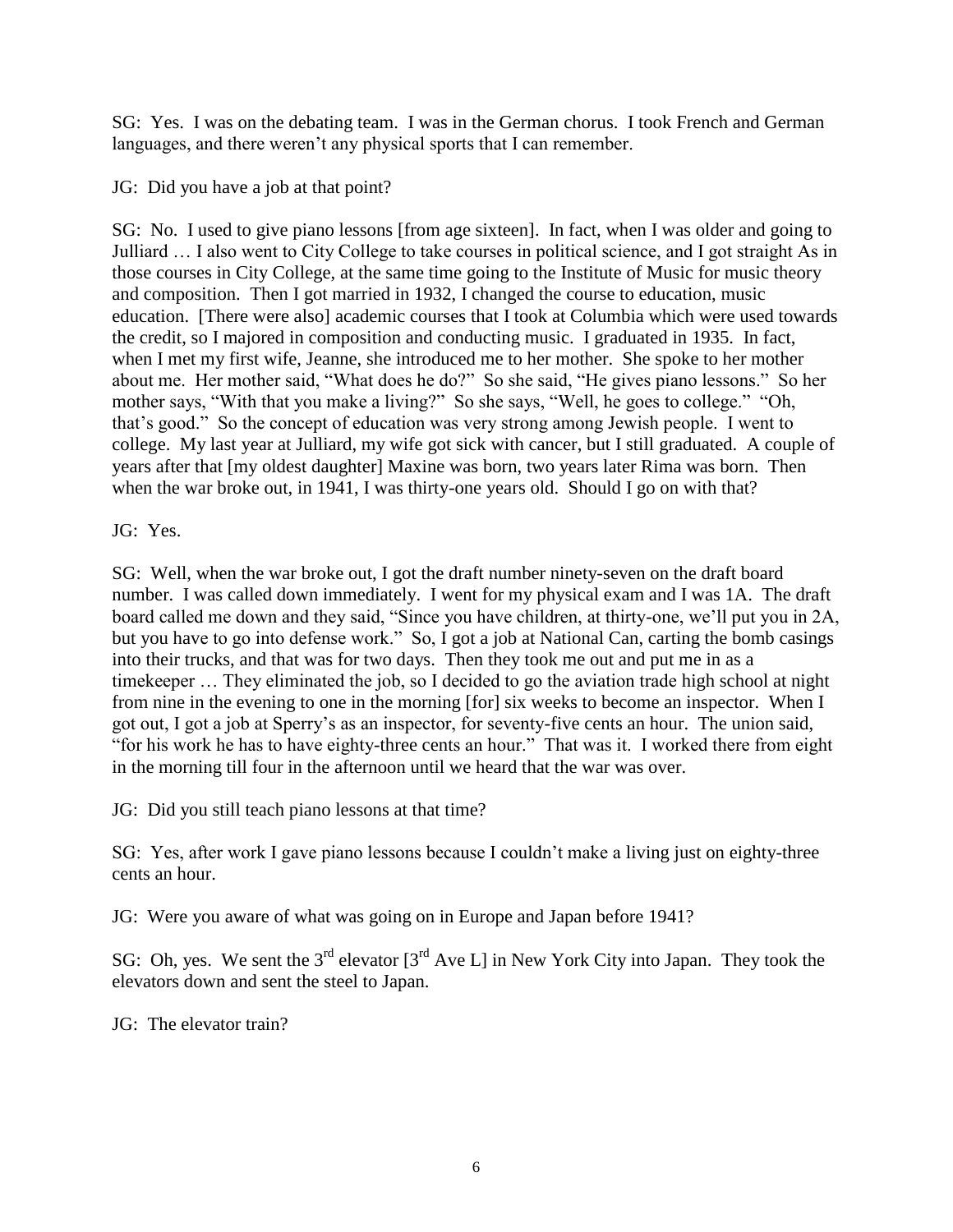SG: Yes. Also we were very aware of what was going on with fascist Germany and my sentiments and feelings were for the Soviet Union, but when they signed the pact with Germany my feelings changed.

JG: The non-aggression pact.

SG: Yes. When they tried to say that English democracy was worse than German Facism, that was the end of it. But I always felt that that experiment could have been better.

JG: The Soviet Union you're referring to?

SG: Yes.

JG: You said your father was against World War I, did his isolationist views changed at all by the time World War II came?

SG: Oh, yes. He opposed Nazi Germany and we knew about the things that were going on in Germany with the, at first with the Social Democrats, with the people who opposed them, with the musicians and thinkers and writers and all, and then the Jews. We heard all the things that were going on. The United States refused to take in émigrés at that time, these people who were running away from there. We knew that a ship went to Cuba and then it came here and they turned them away, back to Germany. So you know, those are the things, because Roosevelt himself, he had Jewish advisors, and they felt that the anti-Semitism in this country could blossom because the American Firsters and the German-American Bund in this country, and the Father Coughlins. In fact, Kennedy's, John Kennedy's father … what was his name?

JG: Joe Kennedy.

SG: Joe Kennedy, yes. He was the Ambassador to England, but he had been doing prohibition rumrunners.

JG: Did you believe the United States should enter the war when it broke out in 1939?

SG: Well, it was called something like the "phony war" or something like that. … Poland was attacked, then Russia and then the big front and then Hitler. … The Nazi's occupied Belgium, Holland and then went south to France, Vichy France, occupied France. We were surprised that France fell so fast because the French had opposed Germany in World War I, and France had [fought] with Bismarck and Germany. All different wars went on. We could go back to Napoleon. I was surprised that the French generals should become part of the Vichy regime. It was disappointing. But the war, we saw Dunkirk and everything, went through that. But then, with Pearl Harbor ... I was returning from a piano lesson. I had the radio on and I heard that. That changed the whole course of history, my history, and all, the history of the world, when I first heard of Pearl Harbor.

JG: Did Pearl Harbor in any way change your opinion about what American foreign policy should be at that point?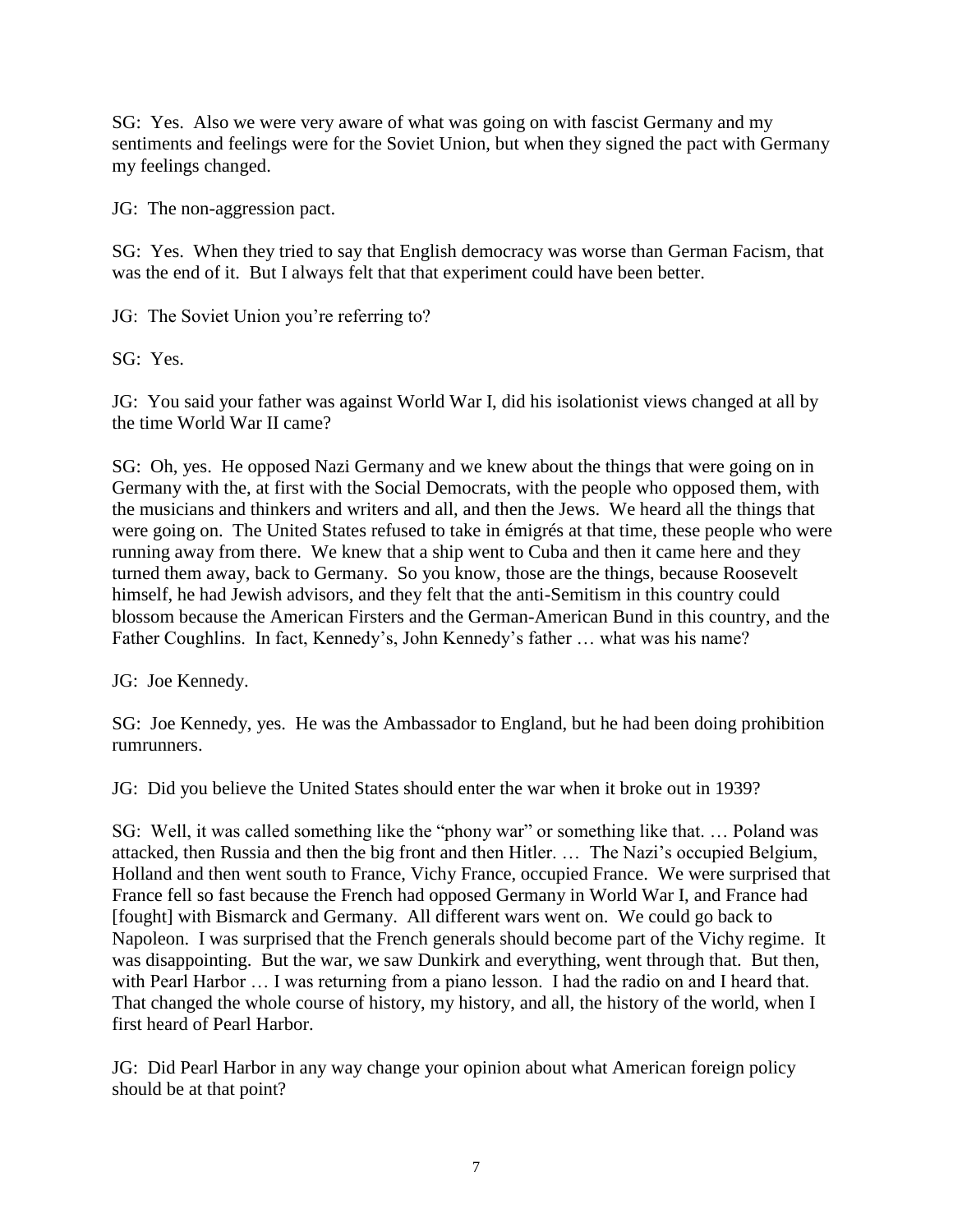SG: Well, my American foreign policy was anti-German. It wasn't pacifist at all. I can remember way back when, in the early time, when the students on the campuses took the Oxford pledge against getting to any war in Europe. But the whole situation and everybody's thinking changed, not only with Pearl Harbor but what the Nazis were doing. People never expected that type of human behavior, towards its own people and its neighbors.

JG: Were you ever called up for service?

SG: No, I was in defense work until the end of the war.

JG: Did you have any desire to serve?

SG: I don't know. I had two kids. I had to make a living. I didn't think about it.

JG: Did you or your family benefit from any of the New Deal programs under FDR during the Depression?

SG: Yes. During the Depression …

JG: Let's discuss the Depression.

SG: The Depression years preceded the World War II. It was 1929, the stock market crashed, and the depression [ensued]. There was also depression in Europe. It was a worldwide depression. It was a deflationary … an inflationary depression … in Germany. But in this country, it was I think a deflationary depression because prices fell, but people couldn't buy. I got on the Federal Music Project.

JG: What was that?

SG: That was in 1936. I was on the Federal Music Project. They opened a music school, and with my background, I had taken exams, too, ranking highest on theory and composition, and I became the theory teacher and also conductor in the Prospect Plaza Music Center in Brooklyn, that's near the Grand Army Plaza. We had a couple of thousands students there and also, I became the conductor of Light Opera. At the World's Fair ... my opera company performed at the World's Fair representing the Federal Music Project.

JG: What year was that?

SG: I think it was in 1937.

JG: Do you remember what you performed?

SG: Yes, *Bohemian Girl* by Balie. … I was trying to work on something more serious … but the project folded up.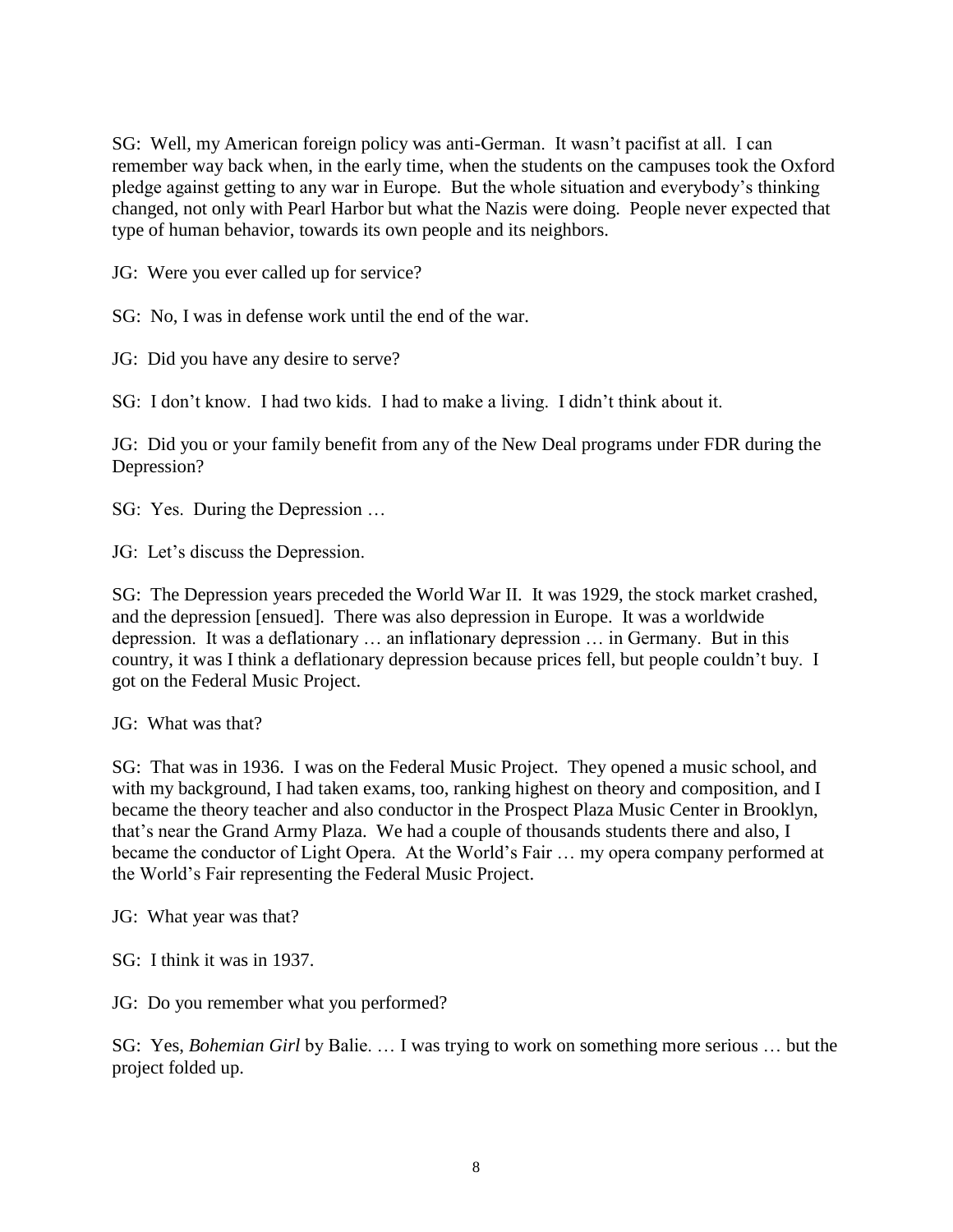JG: Is there anything else you want to discuss regarding the Depression?

SG: The Depression years? Yes. Things were bad. People were being put out of their homes. People lost their homes and all that. Well-to-do people lost their homes because … the banks closed. In fact, my wife's brother was a … worked in a bank, the Bank of the United States. He was a comptroller and the family had money in the bank. There was a big run on the bank and he said, "Don't go, don't take your money out, this won't look good for me." So my wife's family left the money in and the bank closed because there was a run on the bank. So, it was a terrible situation. People demonstrated. … [With President] Hoover, there were many demonstrations. I remember on Union Square, different places, and the police would ride their horses and motorcycles, ride into the people, and that was Hoover's way of solving the Depression. But when Roosevelt came in, with a more humane stand, and they started home relief, they started the CCN camps, which sent the young fellows to constructive work in the forests, fields, and wherever. They would give work to architects, everybody, were building post offices, building roads, and building schools and there was an entirely different approach because if it had gone the way of Hoover, there would have been a revolution in this country. But the Rosevelt concept of capitalism with a humane idea, took hold, and the American people were very happy with that. [They were] very thankful because it provided work, provided food, it provided lodging for people and so, it was a very different approach from that of Hoover, which was forceful. Those were the years of the Depression. But somehow, with all that, no matter how the conditions were, people were never really depressed. They never felt depressed. They always felt that … the sun would be coming up. They always looked optimistically on it. It was never despair or so, no matter what the conditions were. That was very unusual because of the Depression. When it first hit, you know, in Wall Street, they were jumping out of the windows, committing suicide. That was the unbridled capitalism and no controls on Wall Street, when people bought on margin. So, when the market fell, they couldn't come up with the money. ... There was a great over-abundance and until that time, the idea was to destroy the abundance in this country. They dumped the oranges, they dumped the food, but under Roosevelt, they distributed those surpluses. That changed the whole course of our country.

JG: Did you vote for FDR?

SG: Oh, yes. You know, when he died, people cried. I cried, people cried because there was such affection for the man, and, also, there was a great affection for his wife, too, because she was interested in the affairs of the people. In fact, my father knew his wife. He knew her from the trade union where she used to come. That was Eleanor Roosevelt.

JG: Do you remember where you were when you found out the war ended in '45?

SG: Yes. I was in Sperry's and they all called "The war was over, the war is over!" The next day I got a pink slip, and I was the happiest man to have lost a job. So I could now give my piano lessons, and try to get some more pupils and build a good life.

JG: Did you have any friends or relatives who died in the war?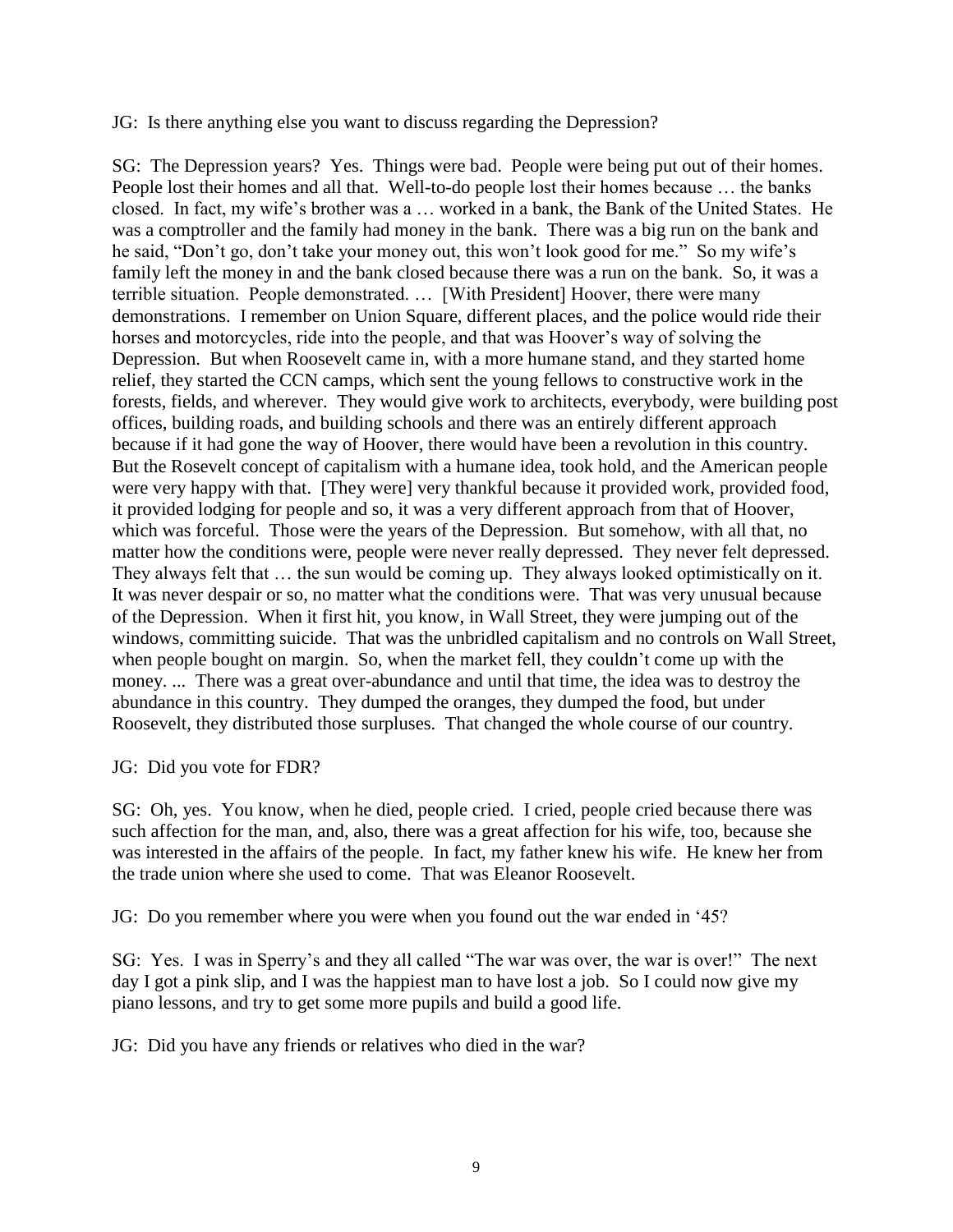SG: I can't remember now. But I remember, go back to World War I, I remember the neighbors, Gordon, a young man who died. I remember the infantile paralysis that was before that … and also after the war, there was the influenza. People died right and left all around. People kept dying and dying. I remember World War I when they were training out in Seahead Park, the young men with sticks instead of guns, they were training there before going in. There were pictures, you know, that go through your mind.

#### JG: What did you do after the war?

SG: I gave piano lessons. Then, let's see, in 1958 I went into the public school system to teach because there was no future in just giving piano lessons, no pensions, nothing. So my first wife said to me at the time, "What are you gonna do all the rest of your life? Piano lessons?" So I went to the school system and I stayed there. My wife [Jeanne] died and I remarried. I went to Europe during the summers, Mexico, and spent the summers abroad or in Mexico, and when I got the sabbatical, I went for six months traveling all around Europe, Africa and Asia. [I was] gathering material that I could use in my courses, too, because in teaching music, I always connect music with the culture and history of a country. I did music of Spain, music of France and music of Germany… I never taught music just as a subject, but always associated with art period of the time, how the political and social conditions affected the music and art because art is the reflection of the time in which people lived, art, literature, music and so on. I always connected those things and looked for them in my travels.

#### JG: Where did you teach?

SG: I taught in Levittown, New York. [I taught] junior high school, [which was] pleasant. The kids had problems, not many, most of kids were very nice, and I got along well with the kids. Some of the administrators thought I wasn't strict enough, but I felt that you can win children with kindness and show that there's an affection, and they will feel that you really love your subject that you're teaching and that you're not just wasting time. You feel that was part of your life, and if they feel that, they come in … and, of course, there are always a few individuals, in fact, this kid came in late. I said, "why are you late?" "I had to take a test, I didn't finish." So I said to the kid, "How did you make out?" The whole class would burst into laughter and so on. How'd you make out? Of course it had another meaning for the kids than it did for me. So that was it. I got along well with the kids all the time.

JG: Did you live on Long Island as well?

SG: I lived in Westbury [Long Island].

JG: When did you move there from New York?

SG: I don't remember the dates exactly. It must have been after the war.

JG: What was your opinion of the Korean War?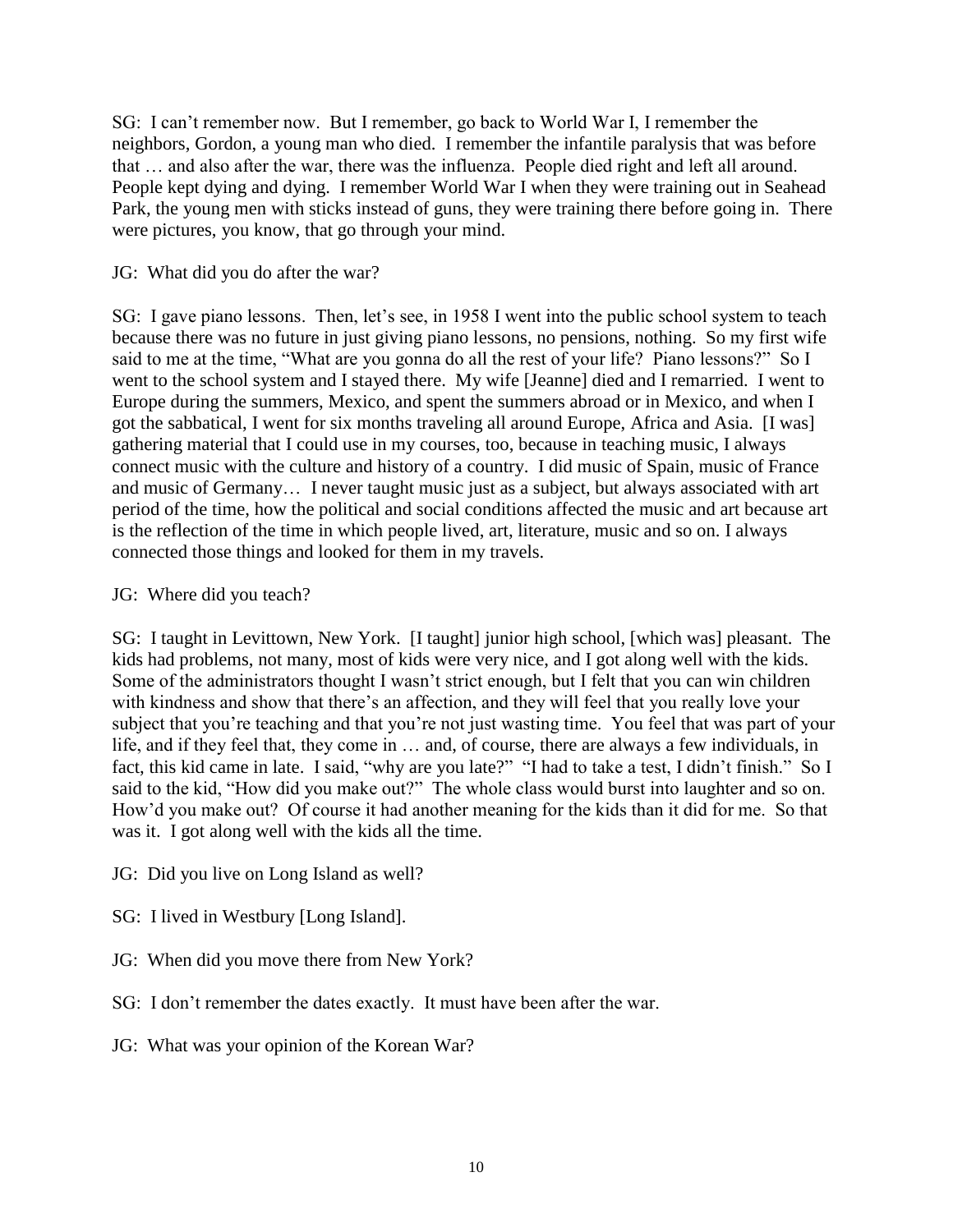SG: We had no business there. I don't believe in the domino theory… I believe the self determination of people should be determined by the people themselves and not by outside powers trying to interfere. France was driven out of Indochina by Japan. When the French went back, they could not [succeed], their whole officer classes were killed off by Indochina. That was Vietnam and when they went out, we went in. We had no business going in because we've seen that the domino theory didn't work, that China did not go into those areas, and that Vietnam is now our friend

------------------------------------END OF SIDE ONE, TAPE ONE----------------------------------------

JG: This is side two of tape one of the interview with Sam Gurstelle.

SG: When the French were defeated [at Dien Bien Phu] and left, they couldn't get back into what they called the French Indochina, we went in. We tried to establish governments there that were not popular with the people and that, we finally realized, that the domino theory was just a propaganda myth because the domino theory did not work. We also saw that in Korea. We had no business going there because the Koreans had suffered for many years under the Japanese occupation and persecution, and it was for the Koreans themselves to decide what type of government, what type of social system they wanted to live by, and we tried to dominate that, to establish one. So in Korea, when MacArthur was told not to go beyond a certain point, the Yalu River, because the Chinese could change the course of the war, but they had no business being there in the first place. Of course American foreign policy became an imperialist policy. We tried to regulate what type of governments [there were] in Africa and different parts of the world. In Africa, with Lumumba, who was assigned to establish some sort of a democratic government there, maybe socialist government, or whatever, amongst these people, but we promoted civil war. Then look what's been going on in Angola, which was occupied by Portugal. Portugal had a social government that left there, and when they left Angola, they left with a government there, which the United States fought … South Africa was not sympathetic with them and encouraged a civil a war there, … a civil war which has been raging there for years. In Nigeria, the Congo and all these places, when we interfered, our interests [were] in diamonds and gold mines. In fact, has had gold mine interest in Africa. So, those interests grow. So, the United States has played an unpopular part in many of these parts, of these countries. But as I told my grandson that, in spite of our policy, we are not hated in Japan, we're not hated in Vietnam … but we're hated in the Middle East, hated in Iraq and hated in Iran, hated in places in the Middle East and places in Africa, Egypt, because in Egypt we have sent the military aid to uphold the government but not to improve the living conditions of the people. … Many of those countries, the living conditions, all the social work they'd done for social services has all been done privately, in education. Even in education, it gets left in the private hands of those who give the money, the ones that influence the political thinking. Egypt has a big population, unemployment, and no hope. So, it becomes revolutionary, but the revolution in what way? It's been a revolutionary of fundamentalism and those are the revolutionary things that even in Saudi Arabia, where young men are graduated with liberal arts degrees from the University of Saudi Arabia have no work. They are unemployed, they are out of work, so what do they turn? They turn to the fundamentalism. The masses of the people are influenced by the mullahs. After the Friday night sermons, when they go out, they are influenced by the fundamentalist ideas of the Muslim religion. As a young man, in my early twenties, I had a friend, who came from that part of India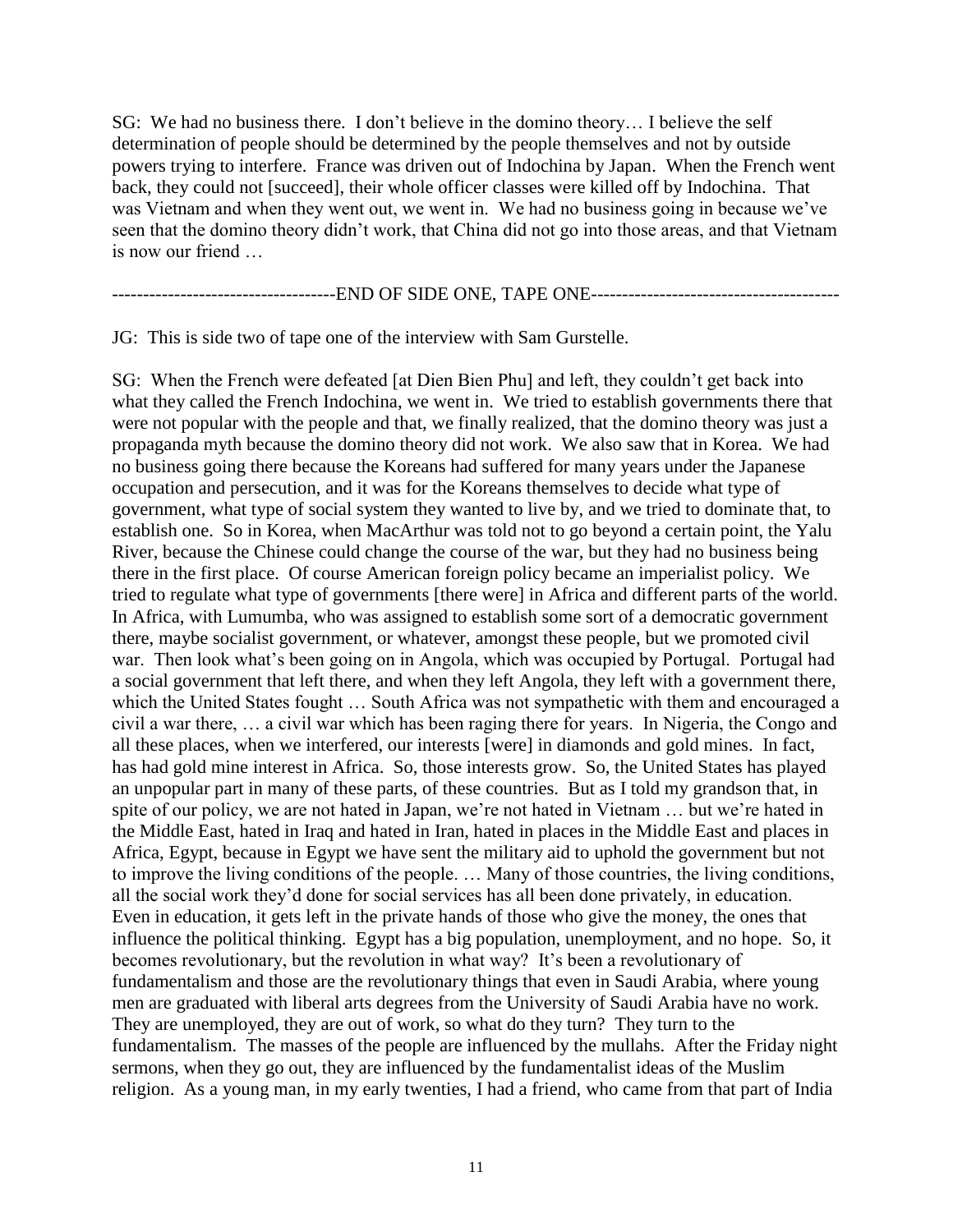where the Punjab lived, which is now Pakistan. His father was the head of the irrigation, he was a Muslim, and he was supposed to come here and study aviation, but he came here and studied art. He liked to paint pictures of girls or posters on magazines across pages. He was a very close friend … Sheik Amid, we called him. In fact, I roomed with him for sometime and we're great friends. There was never a question of any religious things. He took it like I took religion: that it was just there. There was no fundamentalism, or anything. That was the time, before the outbreak of World War II, when he was called back to England and I lost track of him. He was a great guy, Sheik Amid. He was the closest friend I had. He was a Muslim. Usually it's the economic conditions, which either religious leaders and political leaders exploit [for power and control over their people] …

JG: Were you politically active during the 1950s and '60s?

SG: The '50s and '60s? My mind was politically active.

JG: Did you ever demonstrate?

SG: Well, I did go on demonstrations for Depression relief. I did go to Union Square, I did go to the Columbia, for the Oxford, which I later repudiated in my thinking. I remember in City College, they used to speak out on questions of academic freedom, and freedom of speech, so at that time, my mind was mostly philosophic thinking.

JG: How did living through the Depression and World War II help create the person you are today?

SG: Well, it molded my political thinking. I molded my political thinking and my thinking on religion, politics, the relationship of people, and so, the role of government in affecting the lives of people. In one way, I'm a libertarian. In another way, I feel that the government, in our constitution under "general welfare" should mean a great deal more, and it has done that because we have social security, we have Medicare and so on, but we still need advances in medical care for the people, because under general welfare we are very much behind European countries that have much better government services for health of the people. Canada has a health system, which we have said is not so good, but the Canadians, we talked to Canadians, they said they'd never give it up. They say that a person needs an emergency operation or something, the Canadian government pays, otherwise if it's not an emergency, and they will put you on hold until they're ready. So it is a system that they would never give up, neither would the Danes, or the French, or the Italians, so that we have a place. Italy has a better health system than this country. In fact, the social security system, in its wide term, goes way back in Germany when the Social Democrats were advocating that policy, when they were running for government office, and Bismarck stole their thunder and made that his platform and accepted these social services, including free education in universities, and that goes back to the 1880s, '70s. Germany was far ahead of us in that idea. So we are a little late at the things that we should do for the American people. The richest country in the world should also have the best health system. It should have … a better educational system for the economically disadvantaged because education is important, and many of them are, do not have, the social disadvantaged people usually don't have that drive for education. In fact, the young people discourage some